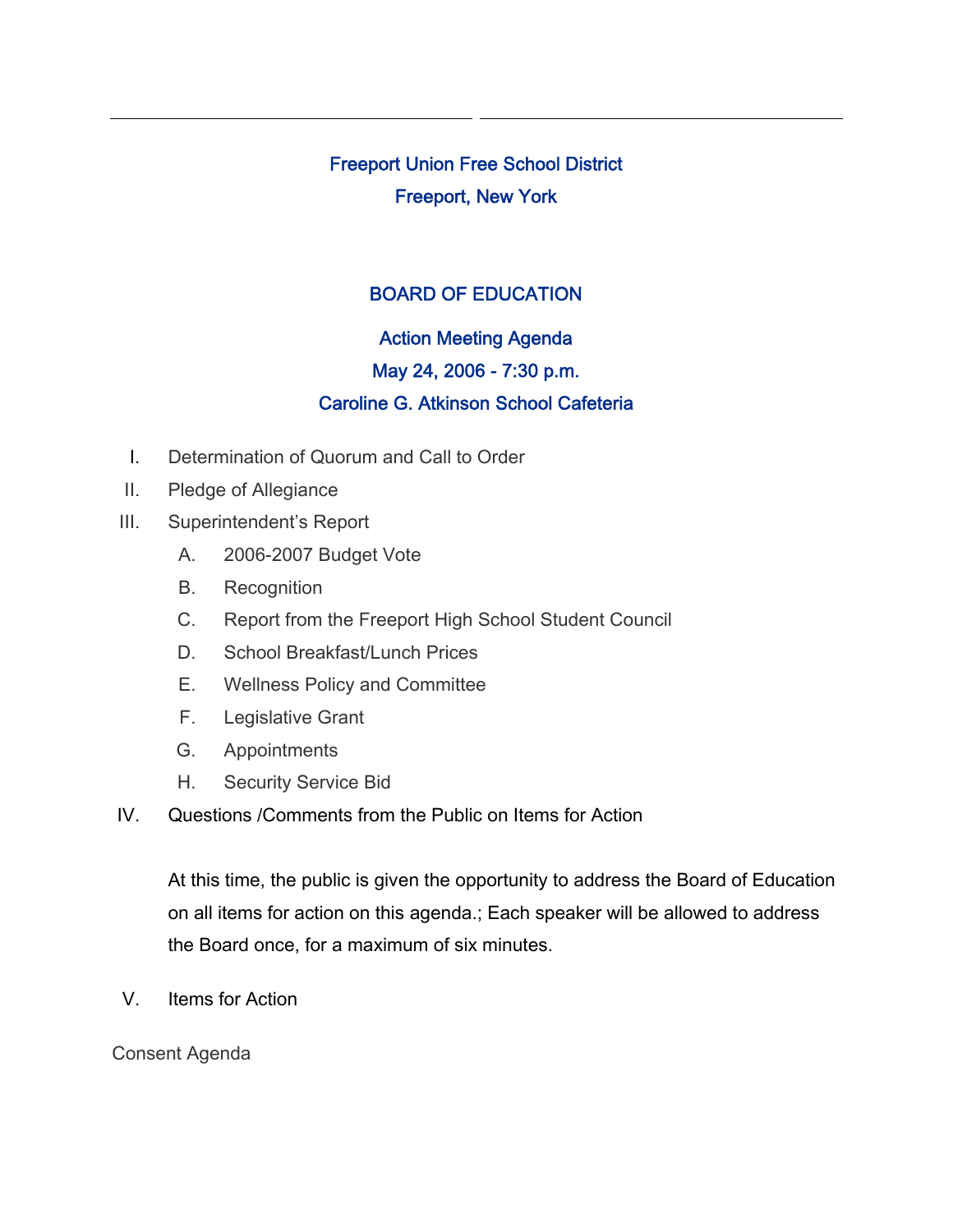Consent Agenda Items:

BE IT RESOLVED that the Board of Education of the Freeport Union Free School District hereby approves the following items; A; B (I, 2, 3, 4, 5, 6, 7); C  $(1);$  D  $(1).$ 

# A. Consent - Approve

Acceptance of the Minutes:

April 5, 2006; April 6, 2006; April 25, 2006, April 26, 2006.

### B. Consent - Approve

Personnel Action

- 1. Request for Leave of Absence
- 2. Retirement of Staff
- 3. Change of Status
- 4. Resignation of Staff
- 5. Extension of Probation
- 6. Appointment of Staff
- 7. Appointment of Supervisory/Co-Curricular Assignments
- C. Consent Approve

### **Education**

3. Acceptance of the Minutes from the Committees on Special Education and Preschool Special Education

December 15, 2006; December 22, 2005; January 10, 2006; January 12, 2006; January 25, 2006; January 26, 2006; February 2, 2006; February 8, 2006; February 9, 2006; February 14, 2006;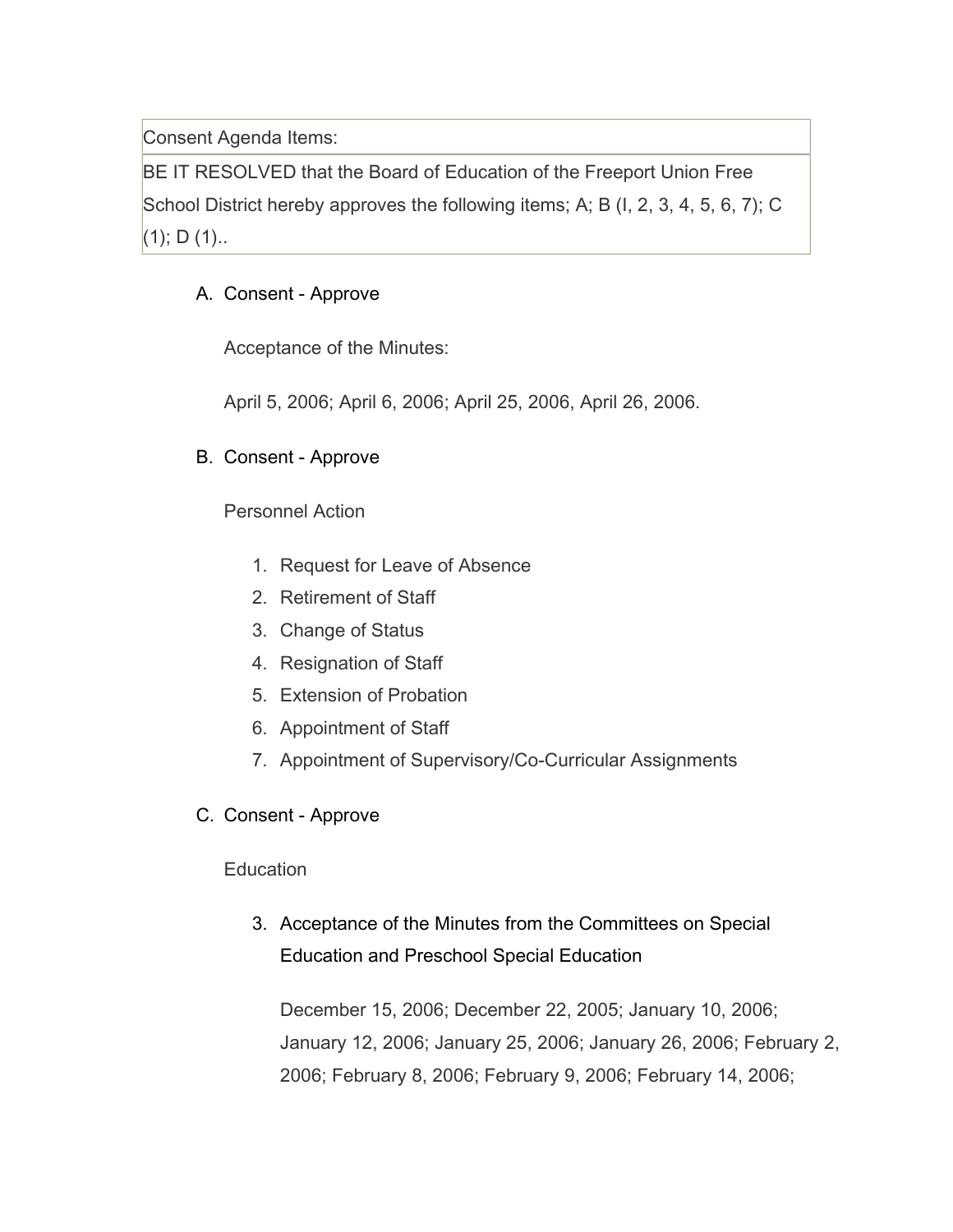February 16, 2006; March 1, 2006; March 2, 2006; March 3, 2006; March 6, 2006; March 15, 2006; March 16, 2006; March 17, 2006; March 23, 2006; March 27, 2006; March 29, 2006; April 7, 2006; ;April 10, 2006; April 12, 2006; April 27, 2006; May 3, 2006; May 5, 2006.;

D. Consent - Approve

### Finance

- 1. Acceptance of Gifts
- E. Other Items for Action

### Finance

- 1. Appointment of a Construction Management Firm
- 2. Appointment of the Wellness Committee
- 3. Authorization to join a Cooperative Bid
- 4. Acceptance of a Legislative Grant
- 5. Budget Transfer
- 6. Acceptance of a Security Bid

### **Education**

- 1. Adoption of the Board of Education Meeting Calendar
- F. Other Reports to the Board
	- 1. Calendar of Events May 24, 2006 through June 21, 2006
	- 2. FHS Funds Report April 30, 2006
	- 3. Treasurer's Report ;March 31, 2006
- VI. Questions /Comments from the Public on Other Topics